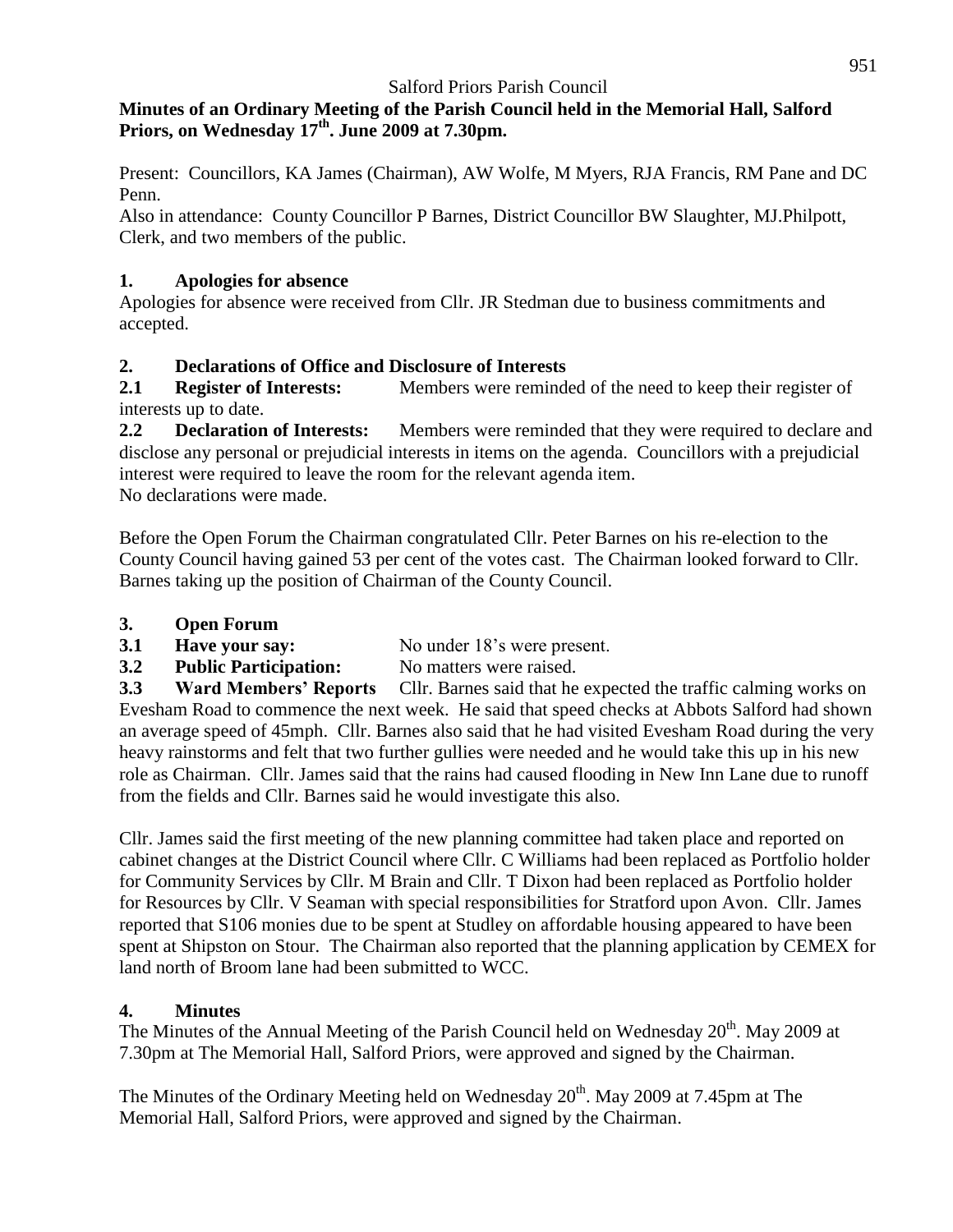# **5. Matters arising from the Minutes - Clerk's report for consideration by Council**

# **5.1 Speed limits for C216 and B4088**

The Clerk reported that the electricity supply has been completed and WCC Network were proposing to construct the build-out adjacent to Cleeve View during the week commencing  $20<sup>th</sup>$ . June. The Clerk further reported that a meeting had been arranged with the Speed Aware officer and the outcome would be reported at the next meeting. Councillors asked that the issue of where speed tests were carried out be raised with the officer.

### **5.2 Haunching of School Road**

A response from the WCC Network Management Team was still awaited. It was noted that Kevin Blount was leaving the WCC Area Highways team and a replacement was awaited.

### **5.3 Emergency planning.**

The Clerk reported that the additional tabards and space blankets have been delivered. The template for the new form of emergency plan was expected in early July.

### **5.4 Rates payable on TOPs.**

The Clerk reported that Stratford DC had indicated that a refund of rates on TOPs was now payable.

### **5.5 Footpaths along C216.**

The Clerk reported that some investigation had been made by WCC and the work was now programmed although no date had been given.

### **5.6 Training in the power of well-being**

Due to the difficulty of finding a date when at least 6 councillors could attend it was agreed that the training should now take place on  $21<sup>st</sup>$ . October. The Parish Council meeting planned for that date would be re-arranged.

### **5.7 Dog Bins**

The Clerk reported that he had met with Chris Dobson on 10.06.09 and obtained a copy of the District Council's policy on litter and dog bins and also their list of locations. This had now been corrected by the Clerk and the cost implications of a potential further four bins needed to be considered carefully as there would be on-going revenue costs. The Chairman considered the cost proposed by SDC for emptying additional bins was excessive and the Clerk was asked to check this with Mr Dobson. The Clerk circulated a list of potential items of expenditure suggested or implied by Council and it was agreed that a comprehensive report be prepared by the Clerk for the next meeting so that priorities could be identified.

#### **5.8 Trials bikes**

The Clerk reported that he had written to Ragley Estates and they had stated that they had never given permission for any riders on their land in the Broom area. This information had been passed on to the PCSO but the problem was in catching the offending riders.

# **5.9 Confirmation of actions taken arising from previous meeting.**

- The tote bag presented by Mrs Sharpe and Mrs Seville had been sent to Cllr. Gillian Roach who had written to thank the Council.
- A letter to WCC regarding the restoration of Marsh Farm had not been sent because it was considered that it would be better to address the issue in the response to the planning application for any future sites when it might be possible to secure more leverage.
- A traffic speed monitoring survey was carried out on Station Road. Apparently individual site results are not published until the whole of the District has been surveyed. Monitoring is carried out every six months to compare speeds with and without SID in place. The Clerk said he would discuss this at his meeting with the Speed Aware officer in the following week.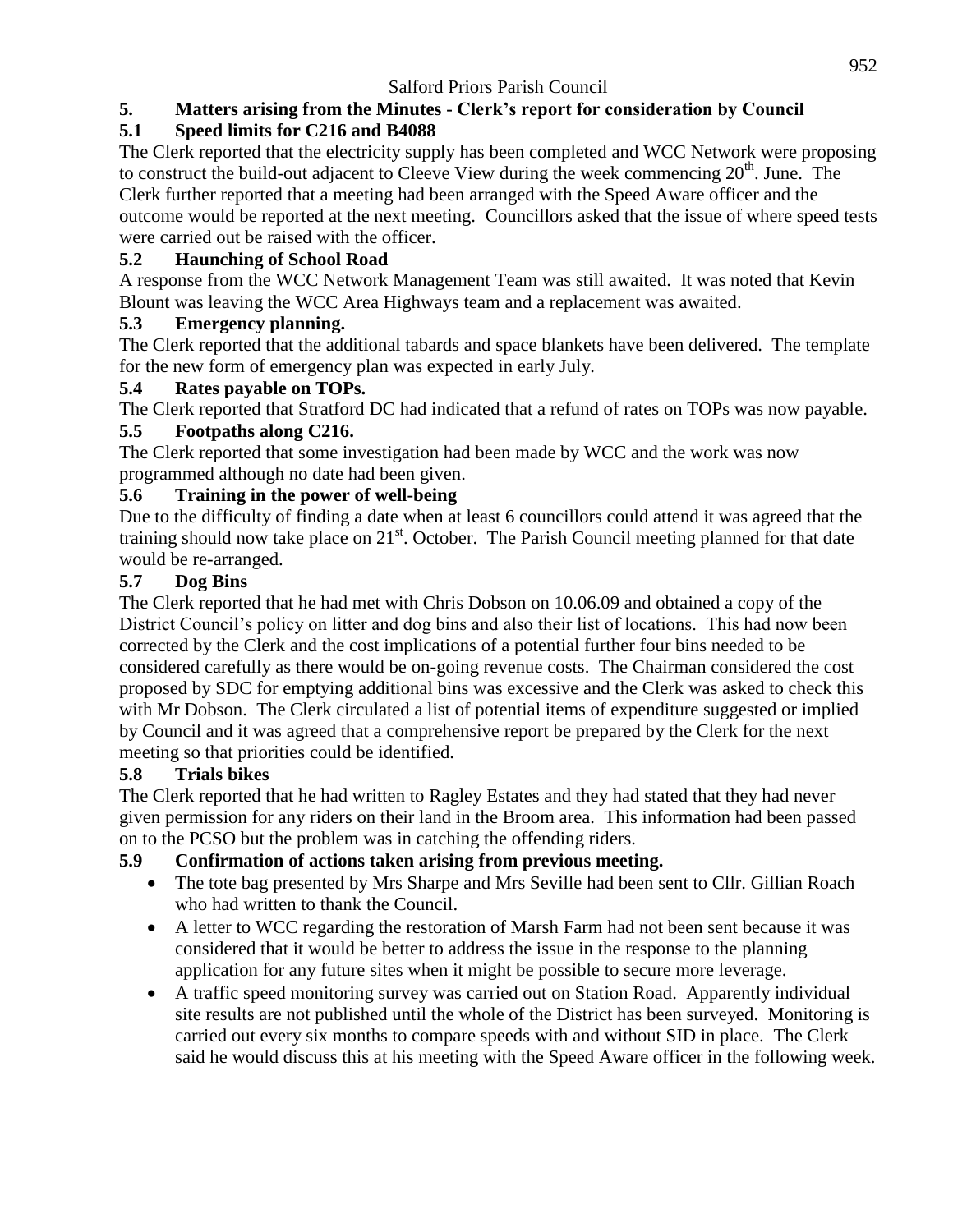### **6. Main Items**

# **6.1 Annual Accounts for the financial year 2008 – 09**

Section 1 of the draft Annual Return for the year ended 31<sup>st</sup>. March 2009 to the Audit Commission was circulated to Members prior to the meeting together with the Accounts as agreed by the Internal Auditor. After leading the Council through the accounts the Chairman proposed, Cllr. Wolfe seconded, and it was agreed unanimously, that Section One of the Annual Return, and the Accounts, be approved The Chairman then read each of the eight questions in Section 2 of the Annual Governance Statement and the Council answered in the affirmative to each of the questions therein. There being no Trust Funds a "Not Applicable" answer was given to this statement. The meeting noted the report of the Internal Auditor who answered in the affirmative to questions A,B,C,D,E,G, H,I, and to J. The answer given to question F was "Not Applicable" since no petty cash transactions take place. The Chairman and the Responsible Financial Officer signed the Annual Return Statement of Accounts and the Annual Governance Statement. The Clerk reported that the necessary notices had been posted.

# **6.2 Future of the Councillor surgeries.**

As only one resident had attended the series of surgeries held over the previous six months it was agreed these be no longer held. The Clerk suggested, and it was agreed, that the notice giving contact details of Councillors be improved and also show the opening hours of the Parish Office.

# **7. Amenity, Environment, Highways, and TOPS**

# **7.1 Clearance of vegetation from overhead power lines**

The Clerk reported that Fountains, the contractor to Central Networks for clearing vegetation that may affect power lines, had been active in the parish. In particular, work has been carried out in the vicinity of the allotments and also on the Playing Field.

# **7.2 Provision of a second water trough at the allotments**

Following an inspection of the allotments three quotations had been sought for a second water trough at the allotments to be sited some 50m. from the existing trough adjacent to Plot 8. The Clerk reported that only one contractor had put forward a price. Following the discussion on item 5.7 it was agreed to hold this item until the next meeting.

# **7.3 Highways maintenance tasks**

The Clerk reported that a list of outstanding highways works had been sent to WCC Highways.

# **7.4 Operation Ragwort**

The Clerk reported that Council had requested that the WCC Operation Ragwort should be brought back to the June meeting. The Council proposed that allotment holders should be informed and that an item should be included in the next E-Newsletter.

# **7.5 Repairs to street lights**

Council noted that repairs to three streetlights in Priors Grange had been ordered from Peter Long and the work had been completed. EON had been asked to repair light 29 on the corner of Ridsdale Close and Perkins Close. Apparently there was a supply problem to this light and this was attended to on 15.06.09.

# **7.6 Supply of additional planters**

A quotation for the supply of 5 additional planters had been requested from Ragley Woodlands and their reply was awaited. The planters were required to replace damaged planters on Evesham Road, and for Dunnington. Cllr. Myers reminded Council that she considered 2 planters on the triangle at the bottom of School Road might prevent large lorries going over the island. The Clerk reported that a resident had complained about the removal of the planter at the end of Tothall Lane and the Chairman said this had occurred because no one was looking after it.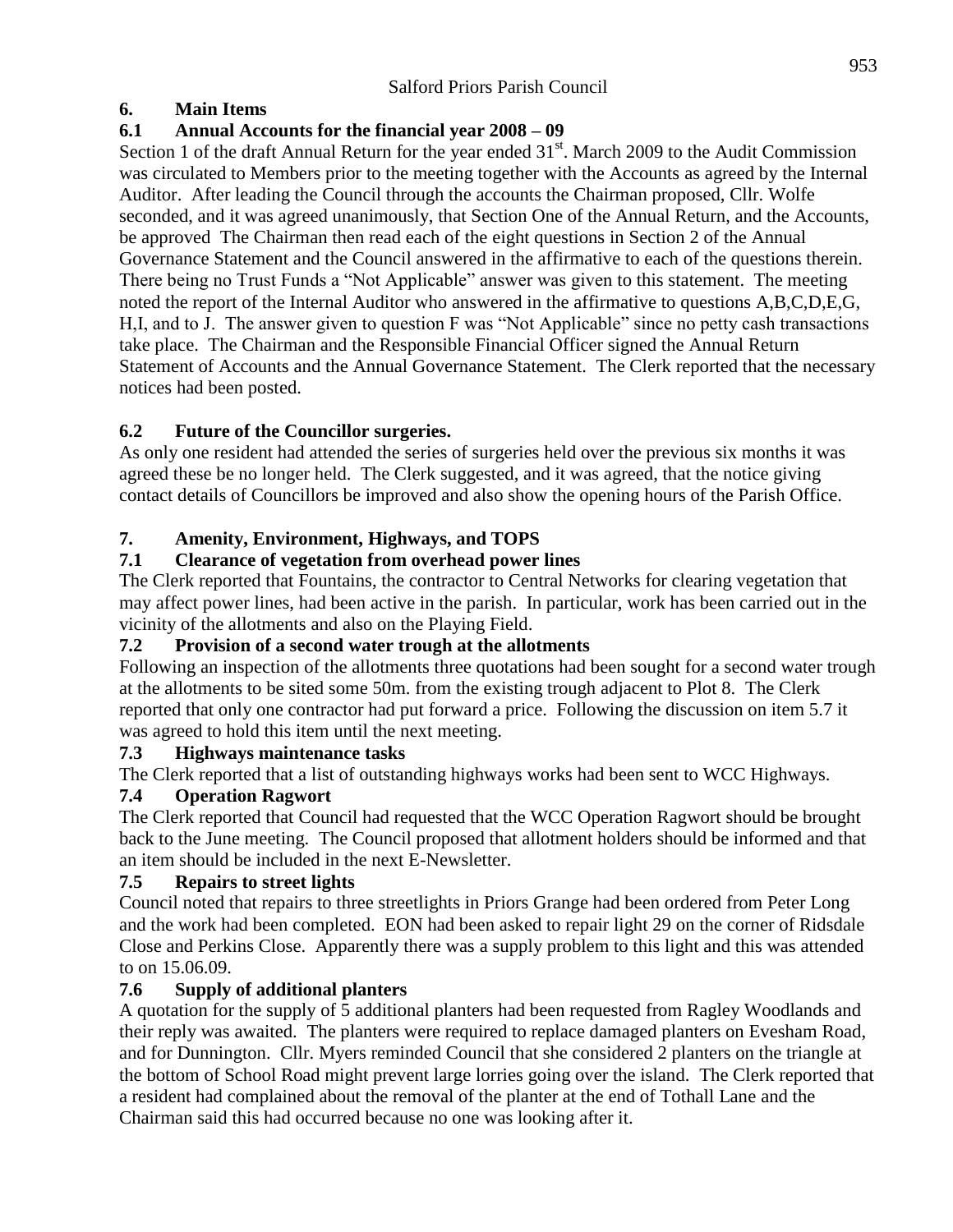# **7.7 Provision of a direction sign at the junction of School Road and School Avenue**

The Clerk reported that last year Council requested that a quotation be obtained for the supply of a fingerpost sign at the junction of School Road and School Avenue indicating TOPs, Playing Field, and Scout Hut. The price at the time was £476 plus VAT. It was agreed to consider this proposal at the next meeting in accordance with Item 5.7.

#### **7.8 Play equipment inspections.**

Cllr. Francis had submitted inspection reports dated 25.05.09, 1.6.09 and 15.06.09. Apart from the spring on the play area gate all items were satisfactory.

#### **7.9 TOPs, Landlord's inspection**

The Chairman circulated a report of the Landlord's inspection carried out on 29.05.09 and the Clerk was asked to circulate this to the Management Committee. He reported that the main expense items were new windows and a partition in the kitchen room to provide storage. Cllr. Wolfe said this latter item was a priority. The Chairman congratulated the Management Committee on maintaining the interior in such good condition. The Clerk showed an image of the proposed container for the football club which was a steel box 1m x 2m x 1.5m high. Council agreed this could be placed at the side of the building.

#### **8. Communications**

#### **8.1 Newsletter**

Nothing to report.

#### **8.2 Website**

Cllr. Wolfe reported that a potential web manager had been identified in the village. It was agreed that the Clerk should meet the person concerned and report to the next meeting.

#### **8.3 E-mail newsletter**

Council noted that an E-news letter had been sent out by the Clerk on 4.06.09. The Chairman reported that the police newsletter was currently in abeyance.

#### **9. Rights of Way**

#### **9.1 Report from P3 Co-ordinator.**

Cllr. Penn said he had inspected the footpath opposite Park Hall and had found no problems. Cllr. Myers said that parts of AL17 and of AL4 were very difficult to walk because of long grass.

#### **9.2 Path opposite shop**

The Clerk reported that Cllr. Stedman had said he was keen to pursue the possibility of making this path a right of way. The Chairman said that the evidence required was very testing and the process would be both long and very expensive. It was important to be sure that enough persons wished to proceed and Council agreed that an item should be placed in the next printed Newsletter to determine the degree of interest.

#### **10. Planning general**

#### **10.1 Note from SDC regarding electronic service delivery**

The Chairman said that although the proposals were designed to provide a better service there were problems with the size of plans and with Broadband speeds in the area.

#### **11. New Planning Applications for Council's consideration**

**11.1 09/00886/LDP**, 10 School Road, Salford Priors, WR11 8XD. Also to consider a letter from Mr R Hale of 9 School Road in respect of this application.

The Chairman said he had visited Mr Hale and explained the issues involved. He said that the District solicitor had confirmed the application was within the rules.

**11.2 09/00966/FUL**, Proposed knock down existing dwelling and replace at The Lodge, Pitchill,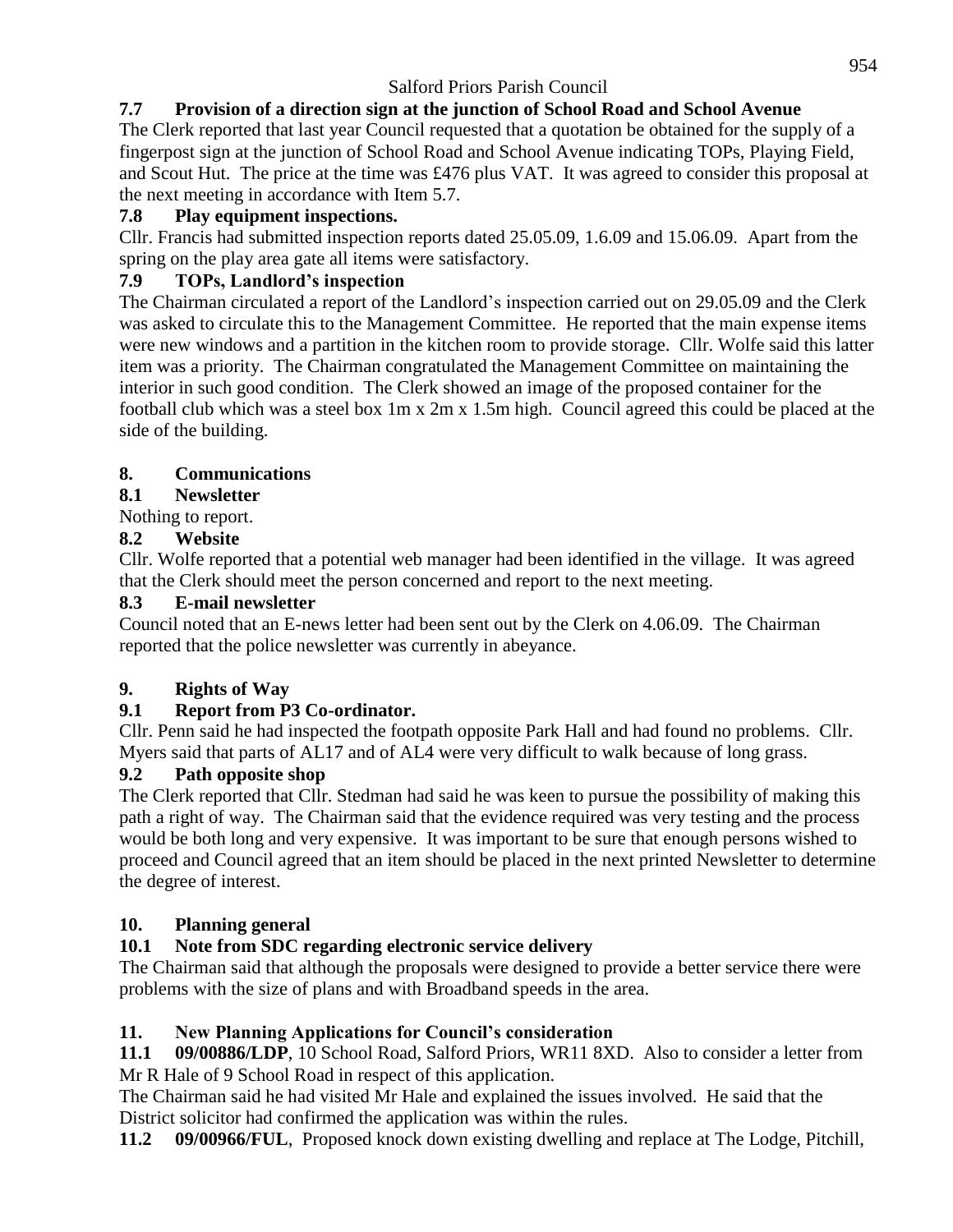### WR11 8SN for Park Homes Ltd.

Council examined the plans and the application and decided to make no representations.

# **12. Planning Decisions**

**12.1 09/00807/TPO** T1 pine: crown lift to 2.5m., remove deadwood. T2 Lawson hedge: reduce and trim. At Kenley House, Station Road, Salford Priors for Mr Brown. Council noted that **Consent had been granted subject to conditions.** (to be completed within 1 year and work to be in accordance with BS 3998)

### **13. Staffing**

Nothing to report

### **14. Matters raised by Councillors**

### **14.1 Cllr. JR Stedman, Footbridge on AL11.**

The Clerk produced photos showing damage to the footbridge on the A11. It was agreed that Mr Hackling should be asked to carry out the work; the Clerk to check with WCC before issuing an order.

### **15. Consideration of Correspondence Received**

### **15.1 Salford Priors Memorial Hall**

Council reviewed a letter received from the Honorary Secretary on behalf of the Management Trustees favouring a meeting to review the terms and conditions for renewal of the existing agreement. Council considered that there had already been considerable delay since the first request for a meeting and instructed the Clerk to respond by requesting a meeting as soon as possible. It was further suggested that the meeting might most effectively be between a small team on each side and the Chairman, Vice Chairman and Clerk were delegated to attend on behalf of the Parish Council.

# **15.2 Ragley, Monarchy Live event 4th. July**

The Chairman explained how this event could create extreme disruption to traffic in the area and the Clerk was asked to issue an E-Newsletter prior to the event warning of the possible disturbance.

#### **15.3 SDC, Results of EU and County Council elections.**

Council noted the information provided.

# **15.4 WCC, Property review.**

The Chairman was delegated to attend a meeting with WCC regarding property held by the County Council in the parish. The Clerk was asked to confirm the arrangements.

# **15.5 EON Central Networks, expired unmetered supply inventory.**

The Clerk referred to a letter from EON Central Networks requesting confirmation of the inventory of street lights. Council agreed that all lights should be included with particular reference to those in Park Hall Mews and Priors Grange. Council recognised that additional expenditure could be incurred.

# **16. To Table**

Council noted the following tabled item:

**16.1** WALC May Newsletter ADH\82.

# **17. Finance**

# **17.1 To consider and approve the payments and transfers listed in Appendix A.**

Council noted the income transactions in Appendix A Item 20.1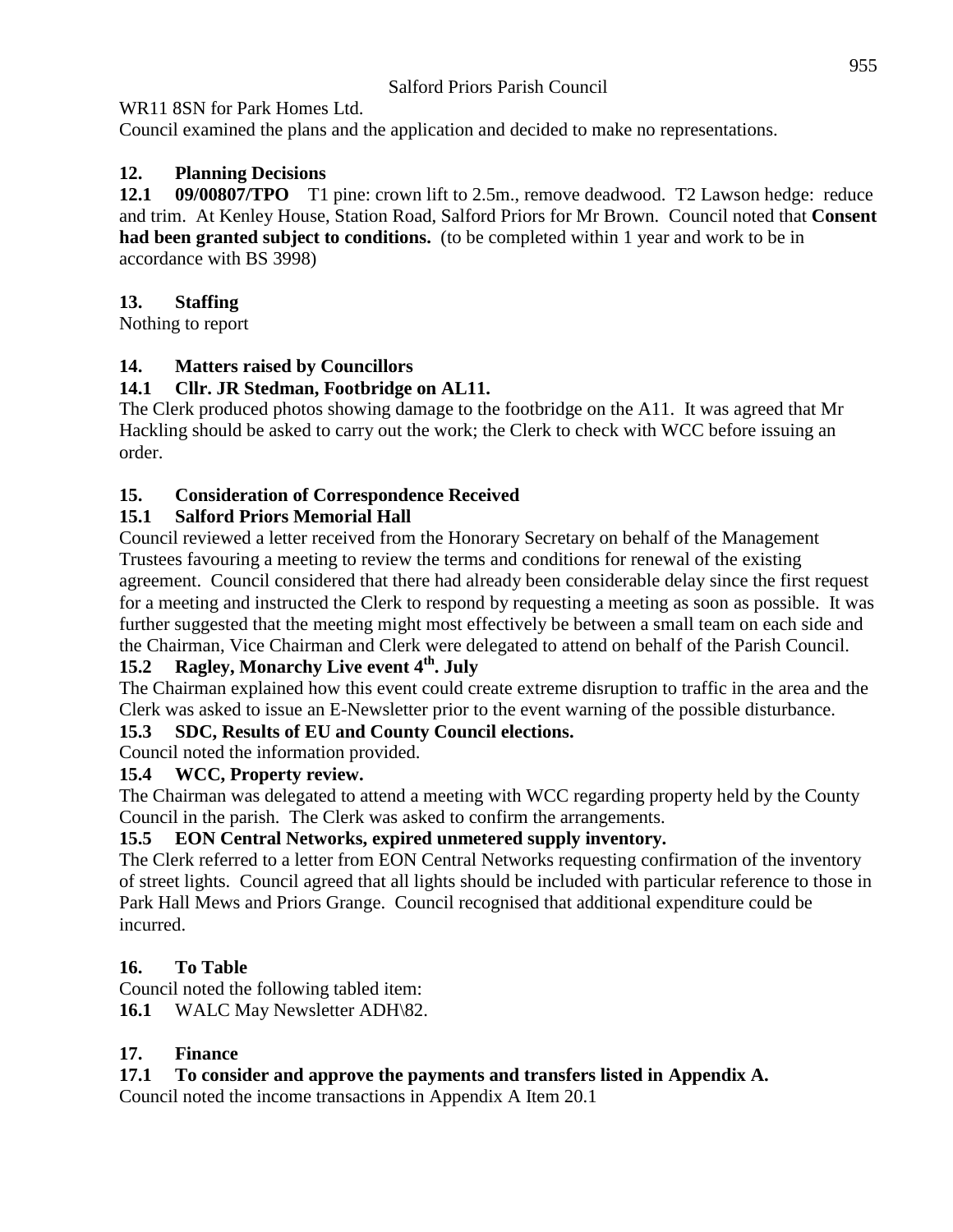Council considered the expenditure transactions listed in Appendix A Item 20.2. Authorisation for payment was proposed by Cllr. Myers, seconded by Cllr. Wolfe, and carried. Cheques were signed by Cllrs. James and Penn.

Council considered the Clerk's proposal to transfer £3500.00 from No.1 account to the Community account. Authorisation for transfer of funds was proposed by Cllr. Myers, seconded by Cllr. Wolfe, and carried.

#### **17.2 Annual Return to HMRC and arrangements for Income Tax by the Clerk.**

Council noted the Annual Return made to HMRC and the evidence provided by the Clerk to show that income tax in respect of the Clerk's salary was been properly deducted. Council were satisfied with the arrangements in place.

#### **18. Date of Next Meeting**

Ordinary Meeting of the Parish Council on Wednesday 15<sup>th</sup>. July at 7.30pm at The Memorial Hall, Salford Priors.

#### **19. Closure of meeting**

The meeting closed at 9.55pm.

Signed........................................................ Date......................................

#### **APPENDIX A**

#### **20. Finance**

**20.1 Income transactions for approval**

| Tn. No.      | <b>Cheque</b> | <b>Gross</b> | Vat   | <b>Net</b> | <b>Details</b>                             |
|--------------|---------------|--------------|-------|------------|--------------------------------------------|
| 6411         |               | 50.00        | 0.00  | 50.00      | C Hague, allotment deposit, plot 5         |
| 6412         |               | 52.00        | 0.00  | 52.00      | C Hague, allotment rent, plot 5            |
| 6413         |               | 90.00        | 0.00  | 90.00      | Bidford PC, printing Sand & Gravel News    |
| 6414         |               | 52.00        | 0.00  | 52.00      | F Walker, allotment rent, plot 10          |
| 6415         |               | 52.00        | 0.00  | 52.00      | P O'Regan, allotment rent, plot 9          |
| 6416         |               | 52.00        | 0.00  | 52.00      | D King, allotment rent, plot 6             |
| 6417         |               | 3.91         | 0.00  | 3.91       | HSBC Bank, interest on No. 1 $a/c$         |
| 6418         |               | 0.03         | 0.00  | 0.03       | HSBC Bank, interest on No. $3 \text{ a/c}$ |
| <b>Total</b> |               | £351.94      | £0.00 | £351.94    |                                            |